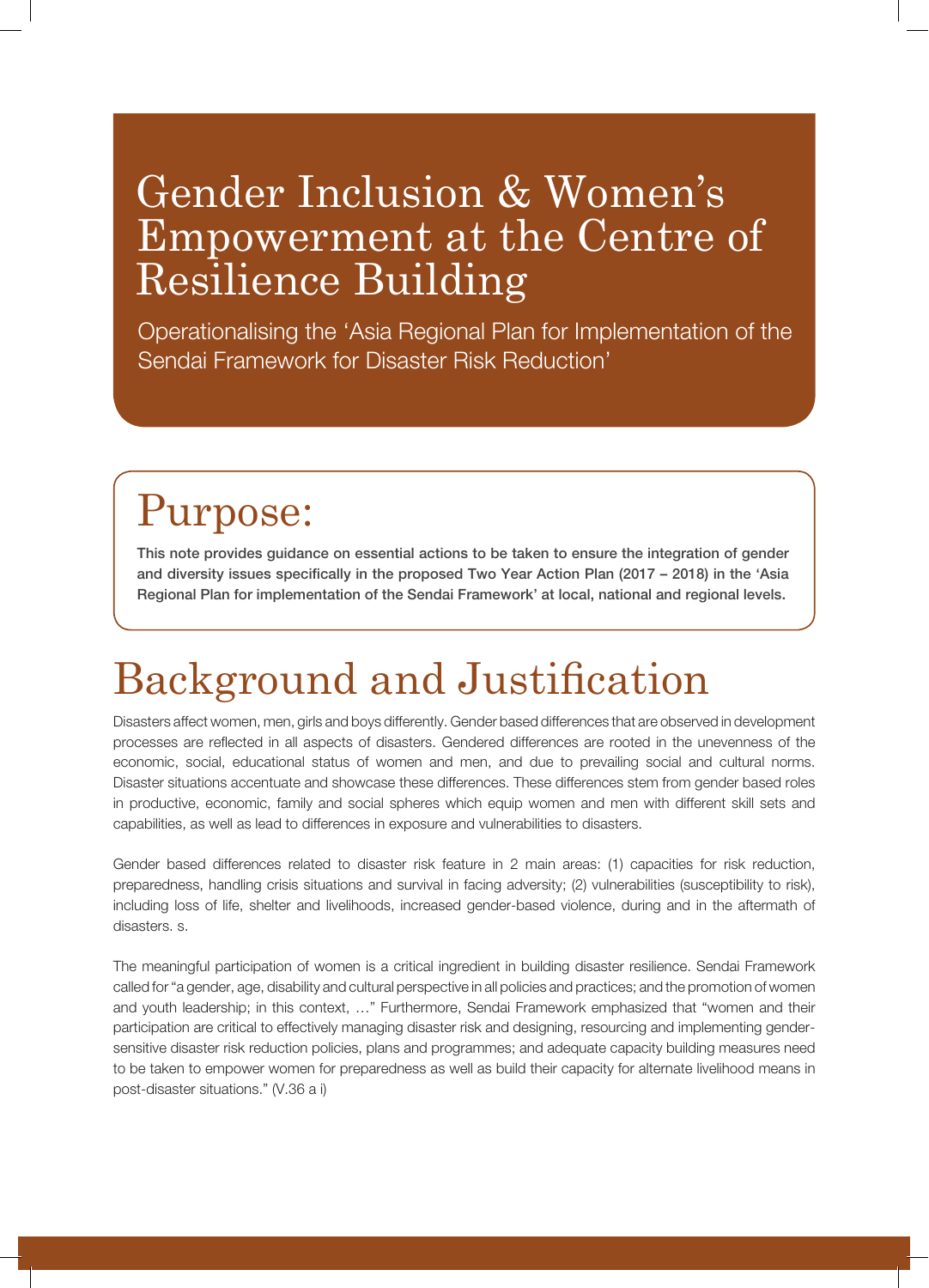|                                                                                            | Priority I - Understanding disaster risk                                                                                                                                                                                                                                         |                                                                                             |
|--------------------------------------------------------------------------------------------|----------------------------------------------------------------------------------------------------------------------------------------------------------------------------------------------------------------------------------------------------------------------------------|---------------------------------------------------------------------------------------------|
| <b>WHAT</b>                                                                                | <b>HOW</b>                                                                                                                                                                                                                                                                       | <b>WHO</b>                                                                                  |
|                                                                                            | Local                                                                                                                                                                                                                                                                            | <b>Local Administration</b>                                                                 |
|                                                                                            | Develop methodologies, tools and formats to ensure gender and social inclusion in local level collection of data and analysis of<br>hazard risk vulnerabilty (HRV)                                                                                                               | Local level DRM Committees<br>$\bullet$<br>CBO <sub>s</sub> /NGO <sub>s</sub><br>$\bullet$  |
|                                                                                            | At the institutional level, local governments/DRR committees should identify time bound/annual targets to collect/update sex, age<br>and disability disaggregated data (SADDD) towards HRV analysis                                                                              | $\bullet$<br><b>Red Cross/ Red Crescent</b>                                                 |
|                                                                                            | Put in place mechanisms to engage organisations representing women and other diverse groups in data collection and HRV<br>$\bullet$<br>analysis                                                                                                                                  | <b>UN Agencies</b>                                                                          |
|                                                                                            | <b>National</b>                                                                                                                                                                                                                                                                  | National statistical                                                                        |
|                                                                                            | Review existing national and local databases for key development sectors to provide the baseline for risk assessment systems to<br>incorporate SADDD                                                                                                                             | organisations<br>National DM agencies<br>$\bullet$                                          |
|                                                                                            |                                                                                                                                                                                                                                                                                  |                                                                                             |
|                                                                                            | Develop methodologies, tools and formats for SADDD collection & analysis, i.e., demographic data; historical loss & damage<br>$\bullet$<br>data; vulnerability & capacity (economic status, coping mechanisms, access early warning information, migration patterns etc.);       | Women's Ministry/ Focal point<br>$\bullet$                                                  |
|                                                                                            | Collect SADDD data for monitoring Sendai Framework targets.<br>$\bullet$                                                                                                                                                                                                         | National IT and data platforms                                                              |
|                                                                                            | Train relevant personnel on 1) SADDD collection, National Disaster Loss Data, data management and continuous update; 2)<br>$\bullet$<br>gender & diversity analysis, usage and application.                                                                                      | Supported by: Private Sector;<br>NGOs; Red Cross/ Red<br><b>Crescent National Societies</b> |
| Understanding disaster risk - Generation and use of sex and age dis-aggregated information | Establish doable targets for the 2 year Asia plan, identifying indicators and accountability mechanisms for SADDD collection,<br>analysis and application, including policies/regulations; and agreeing on key institutions responsible for consolidating/analyzing<br>the data. |                                                                                             |
|                                                                                            | Regional                                                                                                                                                                                                                                                                         | Regional IGOs like SAARC,                                                                   |
|                                                                                            | Policy and strategic guidance of the regional inter-governmental organisations (IGO) to include gender & social inclusion, with<br>targets and indicators to monitor progress and ensure accountability                                                                          | ASEAN, ECO etc.<br>Regional offices of UNISDR,                                              |
|                                                                                            | Ensure inclusion of gender and diversity issues in the regional disaster risk assessment guidelines, methodologies and tools.                                                                                                                                                    | UN Women, UNESCAP, etc.<br>and of IFRC                                                      |
|                                                                                            | Share good practices of gender and diversity inlusion with governments, development partners, and organise inter-agency<br>$\bullet$<br>capacity building programmes on gender analysis of risk assessments.                                                                     | Duryog Nivaran and other<br>Regional NGOs/networks                                          |
|                                                                                            | Work with/ build capacity of media to enable wider sharing of gender and diversity inclusion in HRV                                                                                                                                                                              |                                                                                             |
|                                                                                            | <b>Monitoring Progress</b>                                                                                                                                                                                                                                                       |                                                                                             |
|                                                                                            | Set baseline on availability of disaggregated data, templates, training, plans and policies informed by gender analysis                                                                                                                                                          | National & local governments,                                                               |
|                                                                                            | Identify indicators for women's resilience aligned with the indicators for gender inclusion in all global agreements in the national<br>monitoring system for accountability                                                                                                     | UNISDR, Regional bodies<br>Stakeholder group                                                |
|                                                                                            | Periodic Reporting on progress on gender inclusion, including through Sendai Framework national reporting obligations                                                                                                                                                            | <b>IAP</b>                                                                                  |
|                                                                                            | Donors commit to fund proposals which include clear processes for inclusion of SADDD and gender and social inclusion<br>considerations in the Logical Frameworks                                                                                                                 | <b>Donors</b>                                                                               |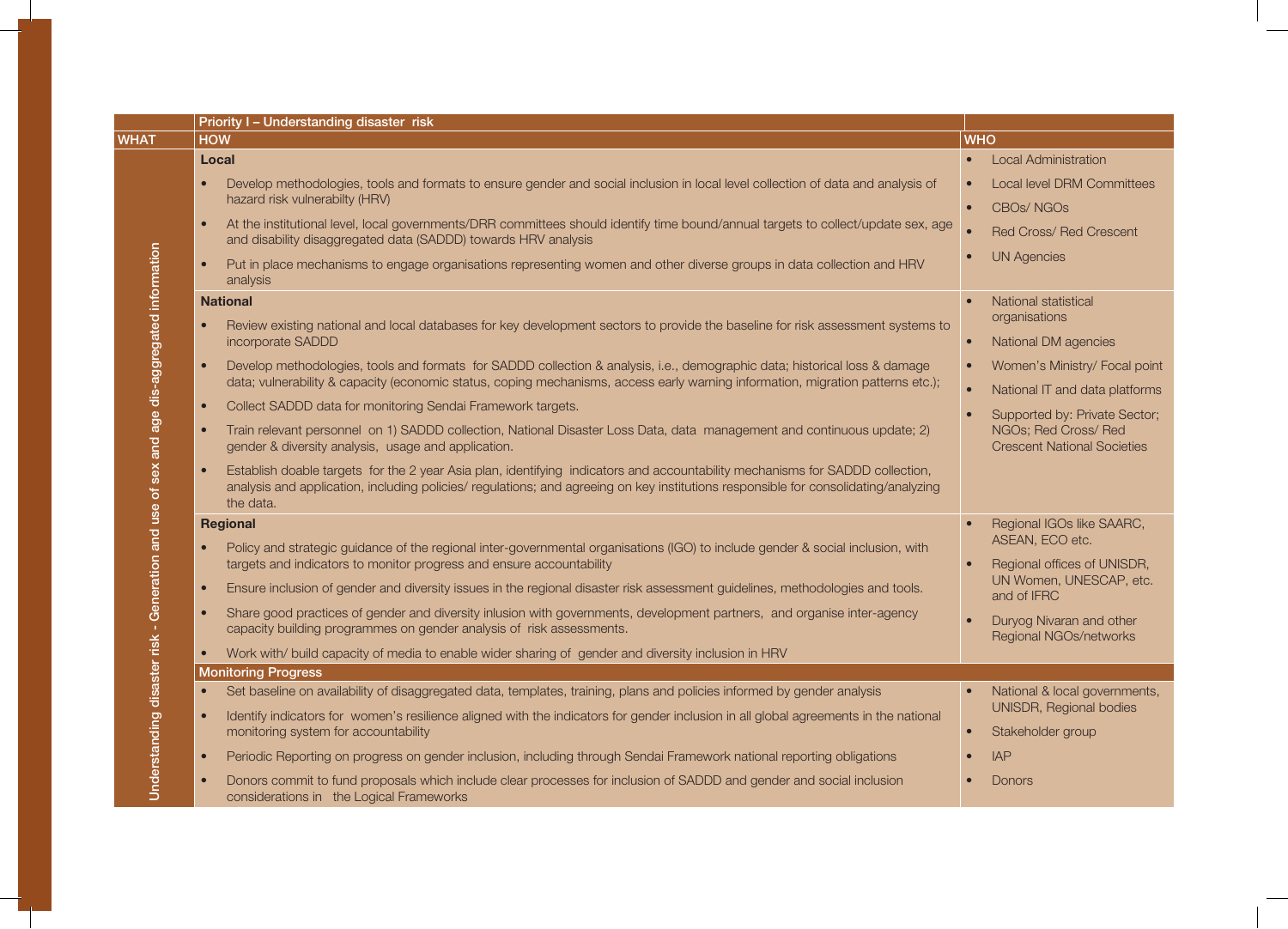|                                                        | Priority II: Strengthening Risk Governance                                                                                                                                                                                                                              |                                                                       |
|--------------------------------------------------------|-------------------------------------------------------------------------------------------------------------------------------------------------------------------------------------------------------------------------------------------------------------------------|-----------------------------------------------------------------------|
| <b>WHAT</b>                                            | <b>HOW</b>                                                                                                                                                                                                                                                              | <b>WHO</b>                                                            |
|                                                        | Local                                                                                                                                                                                                                                                                   | Local/District level<br>$\bullet$<br><b>Committees for DRM</b>        |
| cross all relevant sectors<br>sentation of women and o | Ensure that the guidelines for integrated implementation of post-2015 frameworks are gender inclusive.<br>$\bullet$<br>When local government plans are reviewed for Sendai Framework implementation ensure that the revised plan is gender<br>$\bullet$<br>inclusive.   | Local Administration/ Local<br>Govts                                  |
|                                                        | Strengthen mechanisms at the local level to increase representation of the issues of concern and diverse groups such as<br>women's groups, people with disabilities, minorities, etc. also with a view to expand opportunities for women to assume<br>leadership roles. | Local communities<br><b>CBOs/NGOs</b><br>Red Cross/ Red Crescent      |
|                                                        | Review local and community by-laws to for gender responsiveness, including existing legal practices, paying specific attention<br>$\bullet$<br>to disaster contexts.                                                                                                    | <b>National Societies</b>                                             |
| <b>DRR</b> across<br>Ö                                 | <b>National</b><br>Identify targets and provide incentives to ensure increased representation of gender issues as well as the representation of                                                                                                                         | National disaster management<br>agencies                              |
|                                                        | women in planning and decision making positions in development sectors, in multi-stakeholder and multi-sectoral platforms.                                                                                                                                              | National agencies on women<br>$\bullet$                               |
| for                                                    | Review and strengthen legal and institutional frameworks on national and local DRM, laws, policies and strategies for gender<br>$\bullet$<br>inclusion.                                                                                                                 | National level women's<br>$\bullet$<br>organisations                  |
| accountability mechanisms<br>plans<br>and              | Ensure technical capacity for gender analysis and for integration at the national and local development and DRR planning (refer<br>capacity building point under Priority 1).                                                                                           |                                                                       |
|                                                        | Increase the status of gender or women's ministries and machineries in government structures.                                                                                                                                                                           |                                                                       |
|                                                        | Regional                                                                                                                                                                                                                                                                | <b>Regional IGOs</b><br>$\bullet$                                     |
| gender<br>tablish                                      | Develop advocacy/training programmes to increase political will for gender inclusive implementation of the post 2015<br>frameworks/governance systems.                                                                                                                  | Regional offices of UN<br>agencies and IFRC                           |
| are<br>I est<br>and                                    | Ensure that women are more equally represented in fora/workshops, conferences that focuses on DRR and resilience building<br>$\bullet$<br>processes, and in related policy development.                                                                                 | Stakeholder Group, Regional<br>networks                               |
| in leadership;                                         | Identify accountability mechanisms, targets and indicators for gender inclusion and women's representation in policies, Forums,<br>training and capacity building programmes.                                                                                           |                                                                       |
|                                                        | <b>Monitoring progress</b>                                                                                                                                                                                                                                              |                                                                       |
| gthen legal/institutional<br>lopment so that they are  | Set specific targets, indicators in local/national DRR plans for: 1) extent to which gender considerations are incorporated in<br>national law, policy and legislation, 2) representation of gender issues and active participation of women in decision making; 3)     | National & local governments,<br>$\bullet$<br>UNISDR, Regional bodies |
| ΘÑ                                                     | gender inclusive plans and programmes                                                                                                                                                                                                                                   | Stakeholder group<br>$\bullet$                                        |
| ភី ី ≶                                                 |                                                                                                                                                                                                                                                                         | <b>IAP</b>                                                            |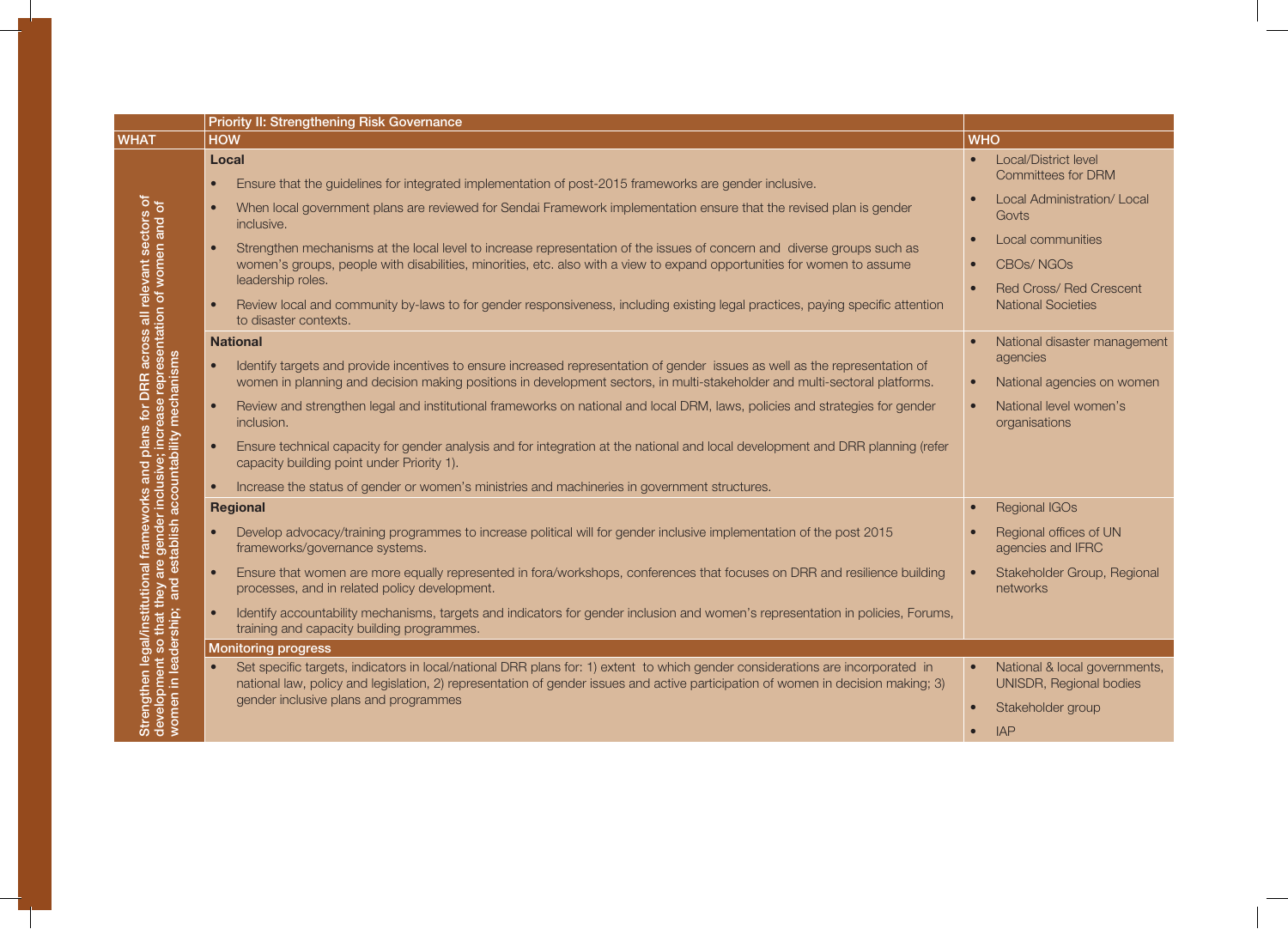|                                                                  | Priority III - Invest in DRR for resilience                                                                                                                                                                                                                                                                                                                                                                                                                                                                                                                                                                                                                                                                                                                                                                               |                                                                                                                                                                  |
|------------------------------------------------------------------|---------------------------------------------------------------------------------------------------------------------------------------------------------------------------------------------------------------------------------------------------------------------------------------------------------------------------------------------------------------------------------------------------------------------------------------------------------------------------------------------------------------------------------------------------------------------------------------------------------------------------------------------------------------------------------------------------------------------------------------------------------------------------------------------------------------------------|------------------------------------------------------------------------------------------------------------------------------------------------------------------|
| <b>WHAT</b>                                                      | <b>HOW</b>                                                                                                                                                                                                                                                                                                                                                                                                                                                                                                                                                                                                                                                                                                                                                                                                                | <b>WHO</b>                                                                                                                                                       |
| and non-structural investments include gender                    | Local<br>Identify sustainable alternative livelihoods that empower women; and provide opportunities to develop necessary knowledge and<br>$\bullet$<br>skills, and access required resources; e.g. access to vocational training, credit, and appropriate technologies, infrastructure that<br>support alternative livelihoods.<br>Enhance women's capabilities to deal with climate risk, utilize women's knowledge and experience in capacity building and<br>$\bullet$<br>training, train agricultural extension workers to provide information and training on climate resilient livelihoods to local men and<br>women.                                                                                                                                                                                               | Local/District level<br><b>Committees for DRM</b><br>Local Administration/ Local<br>Govts<br>CBO <sub>s</sub> /NGO <sub>s</sub><br><b>Red Cross/Red Crescent</b> |
|                                                                  | <b>National</b><br>Explore ways and means, including legal and policy provisions, to improve women's access to productive resources, including<br>$\bullet$<br>land, information, loans/finance at national and local level.<br>Improve legal literacy to enable women to better access productive resources and services at national and local level.<br>$\bullet$<br>Invest in capacity building and training for enhancing women's technical and leadership skills through policies and affirmative<br>$\bullet$<br>action.<br>Ensure allocation for gender budgeting in development investments (such as on health - including reproductive health, on water,<br>$\bullet$<br>education etc.), including allocations for improving women's technical and leadership skills, and risk transfer mechanisms for<br>women | National disaster<br>management agencies<br>National agencies on women<br>National level women's<br>organisations<br><b>Private Sector</b>                       |
| structural<br>iderations                                         | <b>Regional</b><br>Document and share knowledge from local, national, and regional best practices of women and men, particularly, at risk groups,<br>that assists adaption to climate change and effective response to disasters through websites, trainings, workshops of IGOs.<br>Develop indicators to measure that public and private investments on development do not further expose diverse vulnerable<br>groups to risks of disasters.                                                                                                                                                                                                                                                                                                                                                                            | <b>Regional IGOs</b><br>Regional offices of UN<br>agencies and IFRC<br>Stakeholder Group, Regional<br>networks                                                   |
| public and private<br>cial inclusion consi<br>g ș<br>Ensi<br>and | <b>Monitoring progress:</b><br>Monitor, analyse and report on public/ donor finances allocated to addressing gender inclusion in DRR.<br>$\bullet$<br>Develop accountability indicators for inclusion/availability of gender budgeting in development programmes.<br>$\bullet$<br>Set in place indicators that address resiliency to all forms of disasters that meet the needs of diverse groups. e.g. in Environmental<br>Impact Assessments; national building codes incorporate universal design standards                                                                                                                                                                                                                                                                                                            | National & local<br>governments, UNISDR,<br>Regional bodies<br>Stakeholder Group                                                                                 |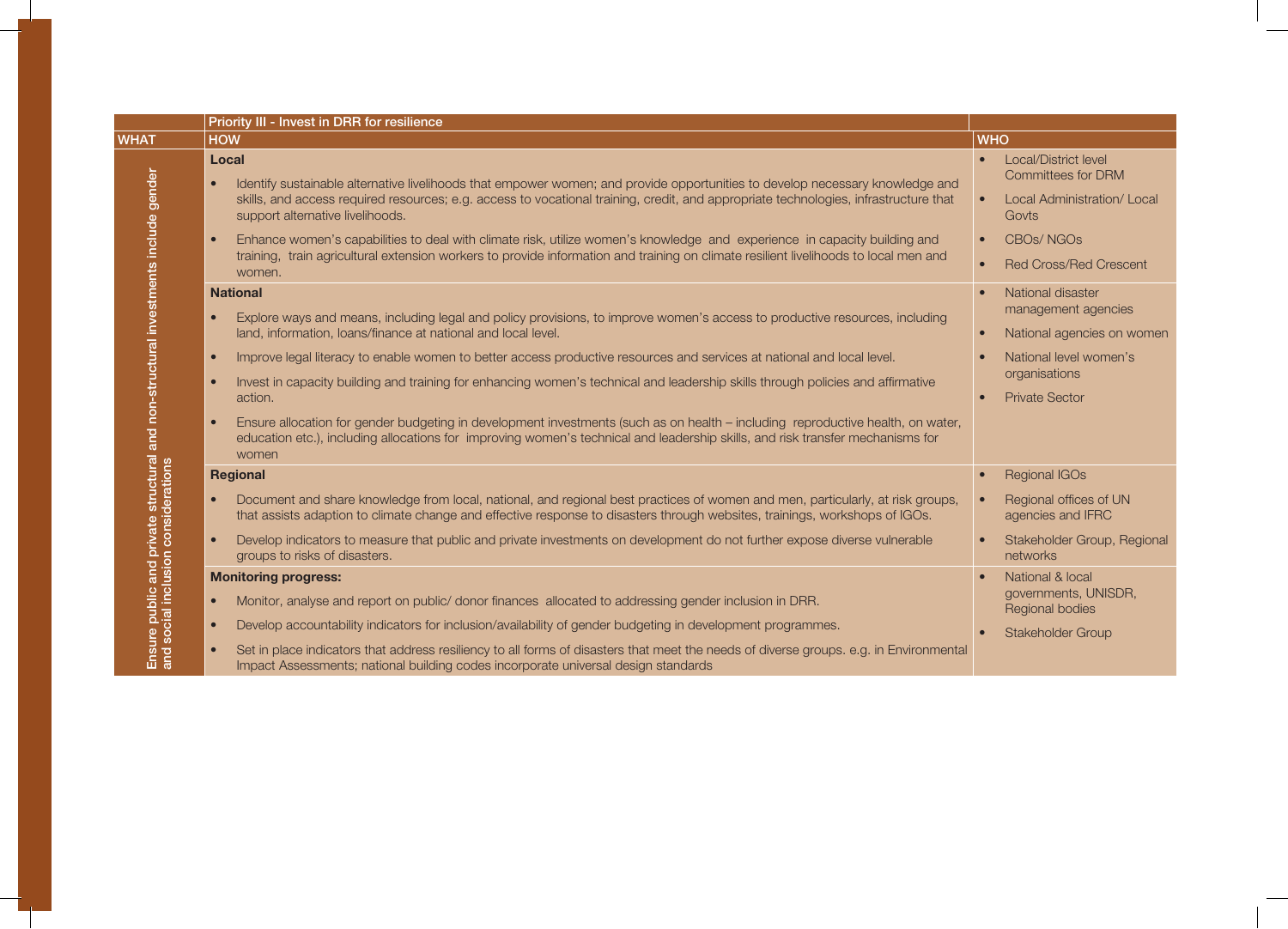|                                                                                                        | Priority IV - Enhance disaster preparedness for effective response, and to "Build Back Better"                                                                                                                                                                                                                                                                   |                                                                                 |
|--------------------------------------------------------------------------------------------------------|------------------------------------------------------------------------------------------------------------------------------------------------------------------------------------------------------------------------------------------------------------------------------------------------------------------------------------------------------------------|---------------------------------------------------------------------------------|
| <b>WHAT</b>                                                                                            | <b>HOW</b>                                                                                                                                                                                                                                                                                                                                                       | <b>WHO</b>                                                                      |
| Gender responsive and equitable preparedness, response, recovery, rehabilitation and<br>reconstruction | Local<br>Allocate gender-responsive budgets and resources for early warning, preparedness and recovery<br>$\bullet$                                                                                                                                                                                                                                              | <b>Local/District level</b><br><b>Committees for DRM</b>                        |
|                                                                                                        | Introduce measures that allow equitable access to resources, participation and shared leadership by women and men so that<br>$\bullet$<br>their specific needs and priorities are understood and addressed                                                                                                                                                       | Local Admin/Local Govts<br>Local communities                                    |
|                                                                                                        | In local disaster preparedness, response and recovery plan development and implementation, ensure gender concerns are fully<br>integrated across sectors, including provisions for prevention and response to gender-based violence.<br>Improve access to micro credit and micro finance to provide more support to women to reduce their personal and community | <b>CBOs/NGOs</b><br><b>Red Cross/ Red Crescent</b><br><b>National Societies</b> |
|                                                                                                        | vulnerability to disasters and increase their capacity to reduce their disaster risks.                                                                                                                                                                                                                                                                           |                                                                                 |
|                                                                                                        | <b>National</b><br>Introduce appropriate mechanisms to engage women and other diverse groups, to include their skills in preparation/update<br>disaster preparedness and contingency plans; in design of early warning systems and emergency communications                                                                                                      | National disaster<br>management agencies<br>National agencies on women          |
|                                                                                                        | Ensure women's concerns and issues in access to early warning, response, evacuation, accessible service and referral<br>mechanisms to promote specific needs of women and other at-risk populations (e.g. women's and girls' safety and security<br>measures such as help lines, links to health services).                                                      | National level women's<br>organisations<br><b>Red Cross/Red Crescent</b>        |
|                                                                                                        | Carry out gender-sensitive post-disaster needs assessments, based on a gender-based capacity and vulnerability analysis<br>$\bullet$                                                                                                                                                                                                                             |                                                                                 |
|                                                                                                        | In the national training/capacity building programmes include disaster managers, planners, decision makers and the private<br>sector and modules on gender issues of disaster preparedness, response and recovery to ensure humanitarian response and<br>post-disaster recovery take affirmative action to address them.                                         |                                                                                 |
|                                                                                                        | <b>Regional</b>                                                                                                                                                                                                                                                                                                                                                  | <b>Regional IGOs</b>                                                            |
|                                                                                                        | Develop and disseminate gender inclusive standards, codes, operational and other instruments through regional networks to<br>ensure better co-ordination in the region.                                                                                                                                                                                          | Regional offices of UN<br>agencies and IFRC                                     |
|                                                                                                        | Build the awareness of response and recovery institutions/officials/planners on inclusion of gendered priorities through existing<br>regional programmes.                                                                                                                                                                                                        | Stakeholder Group, Regional<br>networks                                         |
|                                                                                                        | <b>Monitoring progress:</b>                                                                                                                                                                                                                                                                                                                                      | National & local                                                                |
|                                                                                                        | Set targets for representation of women and diverse groups and the issues concerning these groups in national and local<br>$\bullet$<br>mechanisms (responsible for developing preparedness, response and recovery decisions).                                                                                                                                   | governments, UNISDR,<br>Regional bodies                                         |
|                                                                                                        | Monitor humanitarian action and post-disaster recovery and reconstruction programmes that address gender equality and<br>protection issues.                                                                                                                                                                                                                      | Stakeholder group                                                               |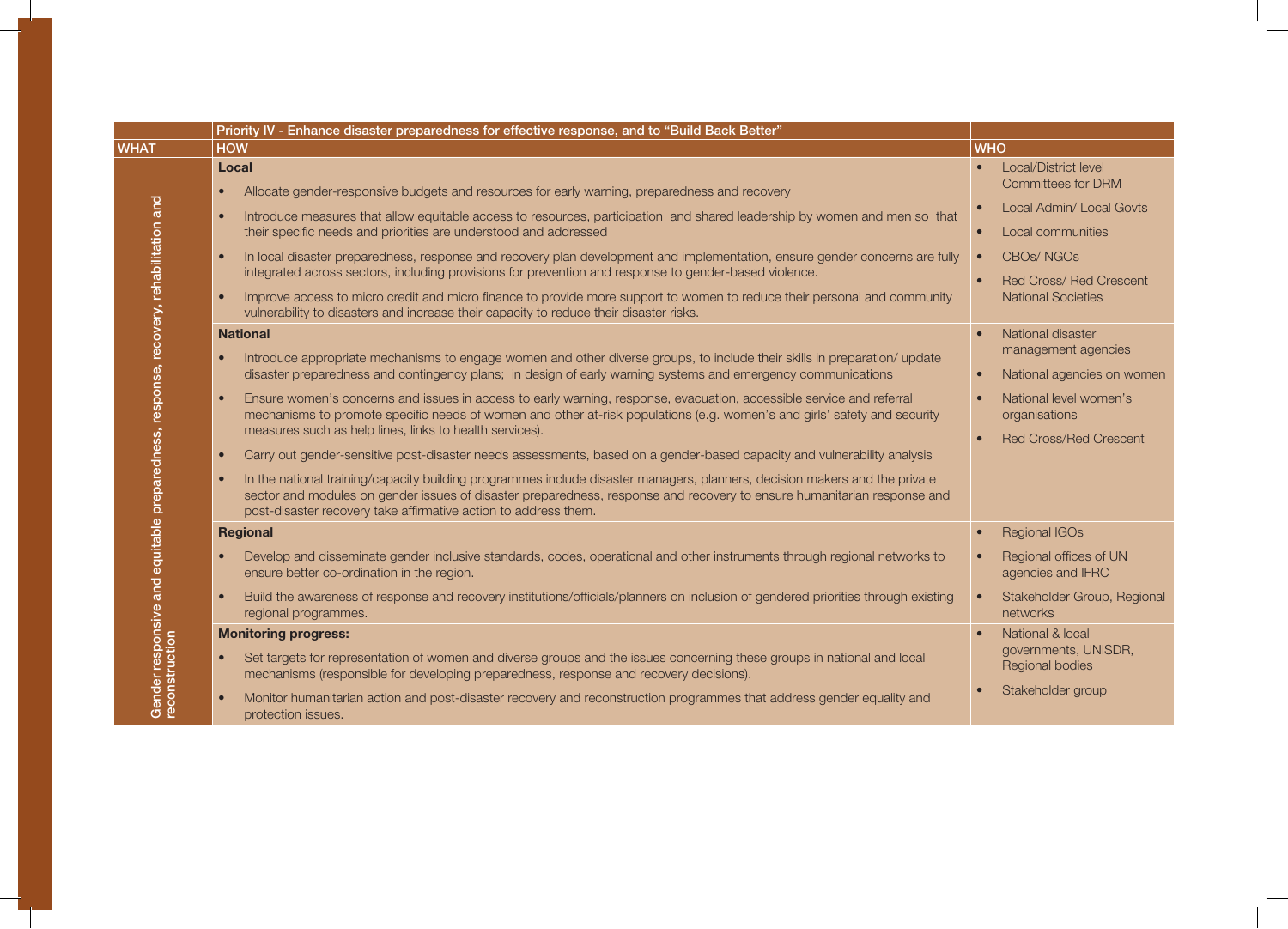## Resources:

Specific guidelines, checklists to support the Asia Plan need to be developed as indicated in the above Matrix. However, listed here is material that is already available that can support the actions.

#### Publications (training manuals, good practice/case studies)

- ADB, Gender Checklists and Toolkits in Sector Work: https://www.adb.org/themes/gender/checklists-toolkits
- Duryog Nivaran: Adaptive Livelihood Framework CD format (2011)
- • ERRA Gender Mainstreaming Trainer's Manual: http://www.erra.pk/reports/gender%20equality/guidelines\_for\_seismic\_resistant\_design\_for\_ajk.pdf
- Gender and Disaster Risk Reduction: A training pack: http://policy-practice.oxfam.org.uk/publications/gender-and-disaster-risk-reduction-a-training-pack-136105
- Gender PDNA Checklist (can be downloaded or requested from UNDP/UN Women)
- Gender Post Disaster Needs Assessment Guidelines, Volume B: https://www.gfdrr.org/sites/gfdrr/files/WB\_UNDP\_PDNA\_Gender\_SP\_FINAL.pdf
- Guidelines on Gender-based Violence Intervention in Humanitarian Action practical guidelines on how to take action to prevent and mitigate GBV in emergencies: www.gbvguidelines.org
- Hanoi Recommendations for Action on Gender and Disaster Risk Reduction: http://asiapacific.unwomen.org/en/digital-library/publications/2016/07/ha-noi-recommendations-for-actionon-gender-and-drr
- IFRC and UNDP: The Checklist on Law and Disaster Risk Reduction, Pilot version 2015
- IFRC global study 'Unseen Unheard: Gender based violence in disasters:' http://www.ifrc.org/Global/Documents/Secretariat/201511/1297700\_GBV\_in\_Disasters\_EN\_LR2.pdf
- IFRC Minimum Standard Commitments to gender and diversity in emergency programming (Pilot 2015) http://www.ifrc.org/Global/Photos/Secretariat/201505/Gender%20Diversity%20MSCs%20Emergency%20 Programming%20HR3.pdf
- ITDG & Duryog Nivaran: Gender Dimensions in Disaster Management: a Guide for South Asia (2003)
- JICA good practice: The Strengthening Community Disaster Risk Management Project in the Pacific Region (Technical Cooperation) " (A case study from the Pacific, but it may be applicable to small islands in Asia)
- JICA: Policies and Actions for gender and diversity in Disaster Risk Reduction
- UNISDR: Making Disaster Risk Reduction Gender-Sensitive Policy and Practical Guidelines (2009)

#### Web links

- • G&D page: https://sites.google.com/site/drrtoolsinsoutheastasia/gender-and-diversity
- G&D resource library: https://sites.google.com/site/drrtoolsinsoutheastasia/gender-and-diversity/genderand-diversity-for-resilience-toolkit
- GDN knowledge base http://www.gdnonline.org/wot\_keyresources.php
- Hanoi conference site: http://asiapacific.unwomen.org/en/news-and-events/events/2016/02/regional-asiapacific-conference-on-gender-and-disaster-risk-reduction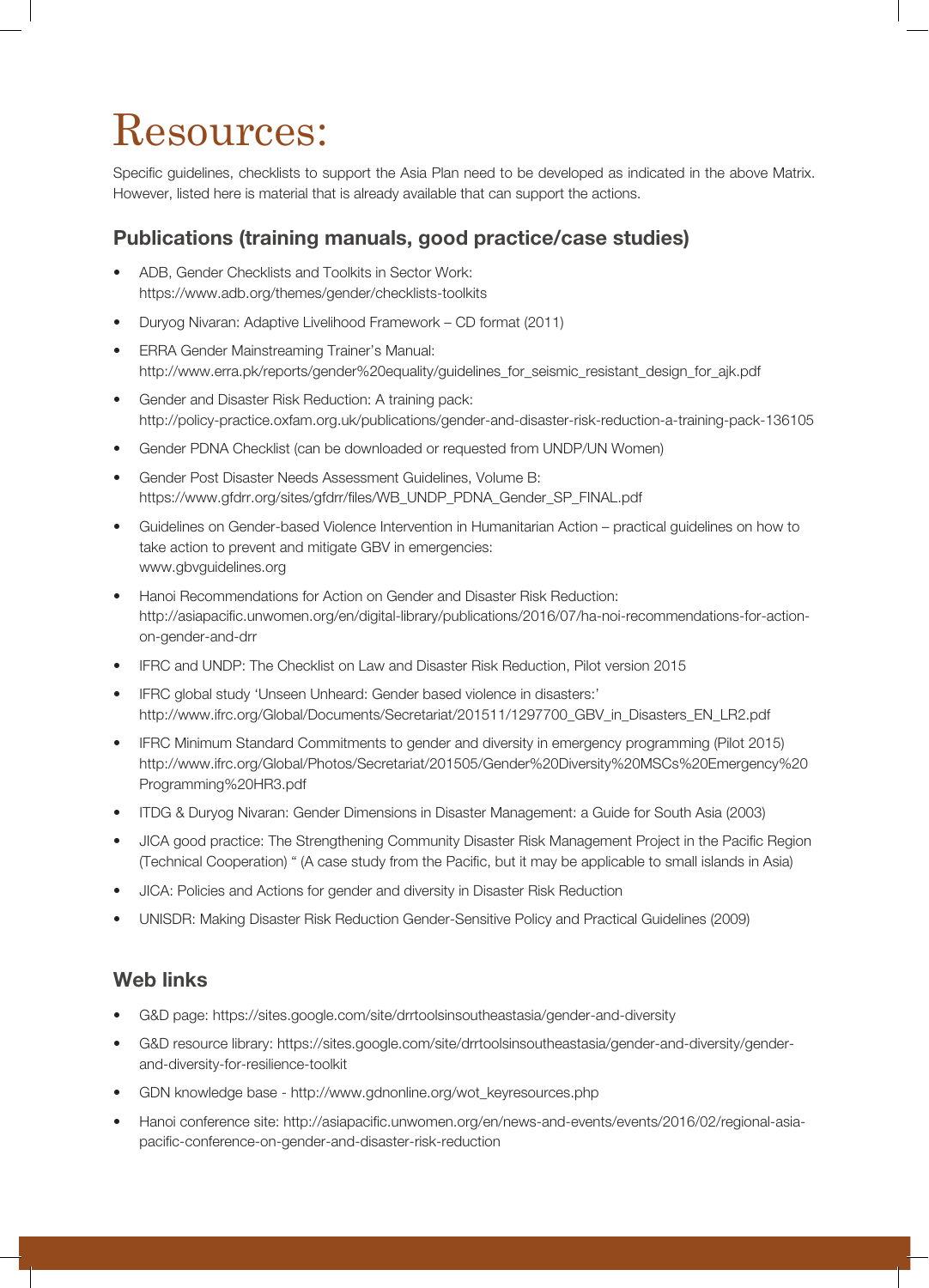- IFRC online library platform gender and diversity resource library and links to recent trainings with all materials, references publications from the RCRC Movement & good practice external documents, specific case studies from National Societies in Southeast Asia.
- • International Federation of Red Cross Red Crescent Societies (IFRC) Online Resilience Library: http://www. rcrc-resilience-southeastasia.org/
- With specific reference to the Gender and Diversity page resource pages : http://www.rcrc-resiliencesoutheastasia.org/gender-and-diversity-2/

#### Training available & where

- JICA Training for government officials and Civil Society Organizations' staffs on Gender and DRR e.g. JICA training : "Gender and Diversity in Disaster Risk Reduction", "Promotion of Mainstreaming Disaster Risk Reduction", "Community-Based Disaster Risk Reduction" https://www.jica.go.jp/english/our\_work/ types of assistance/tech/acceptance/training/about/lineup.html
- IFRC Two day gender and diversity training: '7 moves to gender and diversity in emergency programming' (in line with the Red Cross Red Crescent seven fundamental principles) and based on the guidance outlined in the 'IFRC Minimum Standard Commitments to gender and diversity in emergency programming'. Focused training material on SGBV is being developed http://www.ifrc.org/Global/Photos/ Secretariat/201505/Gender%20Diversity%20MSCs%20Emergency%20Programming%20HR3.pdf
- NIDM India, and other similar training programmes at the national level
- E-learning:
	- IASC Gender in Humanitarian Action: https://www.interaction.org/iasc-gender-elearning
	- • Gender-based Violence in Emergencies: https://extranet.unfpa.org/Apps/GBVinEmergencies/index.html

#### Resource persons and organisation – who to go to

IAP Stakeholder Group - Individuals and Organizations Concerned with Gender issues who will get you in touch with the most appropriate resource people. Some suggestions:

- DN for gender in governance; build back better; overall issues in gender risk management aspects
- GBV Global Area of Responsibility for GBV in emergencies, represented by Interagency Regional Emergency GBV Advisors
- GDN for overall issues in gender risk management
- IFRC has Gender & Diversity Advisors in Asia Pacific, who focus on preparedness, response and GBV as well as Red Cross Red Crescent National Society Gender and Diversity Focal Points
- UN Women for gender aspects in PDNA
- • UNDP for PDNAs